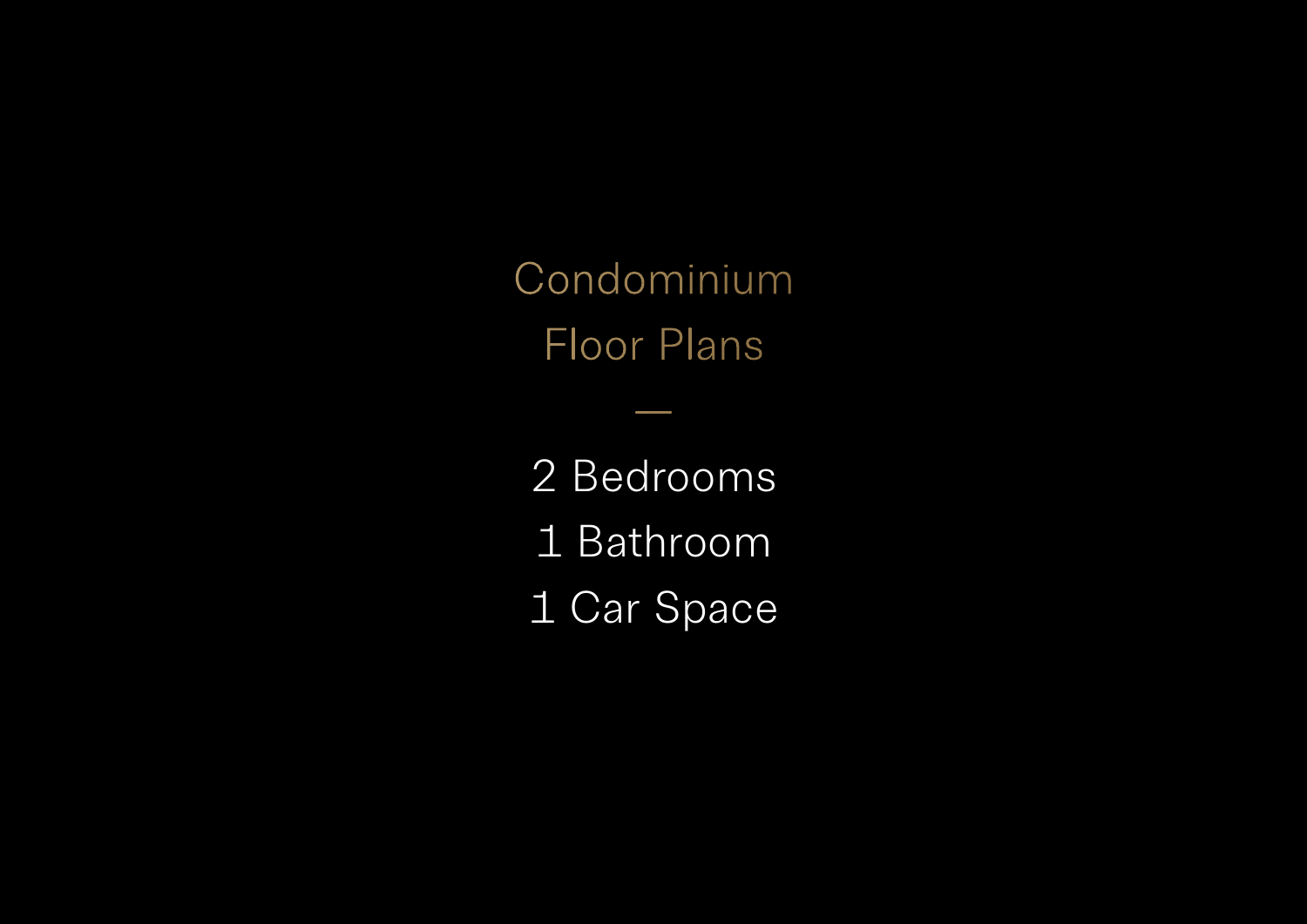# DEL-REY

| 'N.  |
|------|
| 2B.I |

### 2 Bedrooms\*

1 Bathroom

### 1 Car Space

| Living area       | 63 <sup>m²</sup> |
|-------------------|------------------|
| Courtyard area    | 18m <sup>2</sup> |
| <b>Total Area</b> | 81m <sup>2</sup> |

#### Unit Numbers

| Ground Level          | 3.5.7.9.11 |
|-----------------------|------------|
| Ground Level Mirrored | 4.8.10.12  |

This layout may be subject to minor amendments and dimensional changes to suit final working drawings and grid layouts. Living and balcony / courtyard areas measured from centre line of party walls and outside face of common walls and external walls.

\*This unit type is approved as a 1 bedroom plus multipurpose room. The multipurpose room can be used as a bedroom, study or living area.





N